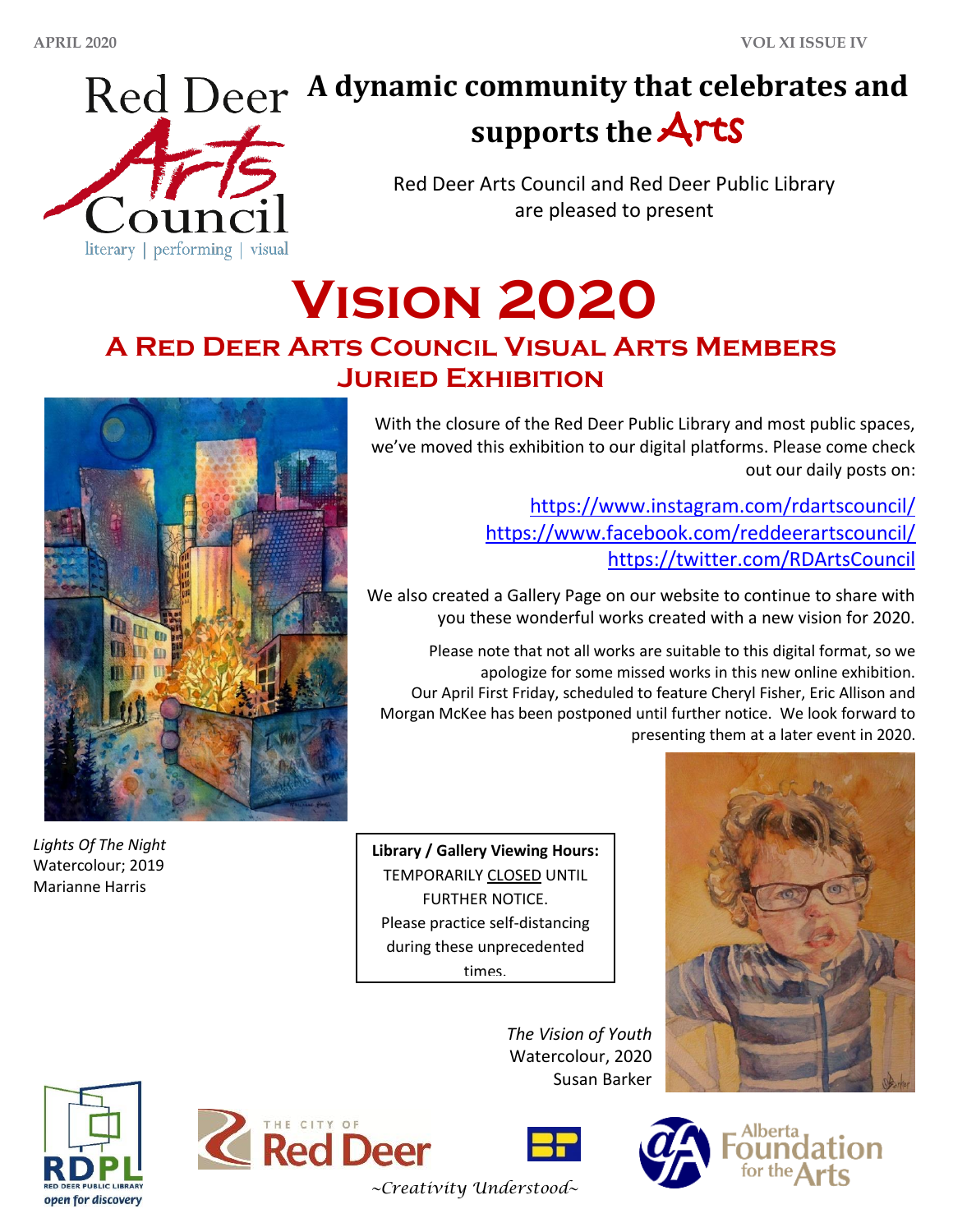## *News and Online Activities Happening in April*

#### Kiwanis Gallery Exhibition

As mentioned earlier, we've moved our 2020 Vision Members' Exhibition to Facebook, Twitter and Instagram. We've also created a website gallery page. Check it out at [https://www.reddeerartscouncil.ca/about-red-deer-arts](https://www.reddeerartscouncil.ca/about-red-deer-arts-council/visual/kiwanis-gallery/virtual-gallery)[council/visual/kiwanis-gallery/virtual-gallery.](https://www.reddeerartscouncil.ca/about-red-deer-arts-council/visual/kiwanis-gallery/virtual-gallery)



#### Online Activations

In addition to our virtual gallery posts, we're also posting a daily **Multi-Genre Art Practice** challenge to help you stay creative during these cozy days at home. Check out our Facebook, Twitter and Instagram for the daily prompt word. We hope it inspires you to paint, draw, write, compose a poem or song, dance a little with your friends on Instagram or perform and inspired scene. We also invite you to share your creations with us in the comments on each day's posts!

We've also got our **Nightly Singalongs** that we invite you to join in on! Every night at 7pm, we can lift our voices to sing together wherever we are! Inspired by our

Italian quarantiners, let's raise morale in song! Check social media for the song of the day. Lyrics are always posted and you can play your favourite recording to join in!

#### **Daily Facebook Live Videos**

Suzanne is creating short Facebook Live Videos every weekday. Today's included a fun French recipe that you can try at home. Cheese, potatoes, bacon. Can't go wrong! Bon appétit!

<https://www.facebook.com/188574077965836/videos/209958370417751/>

A closer look at Van Gogh's Sunflower paintings:

<https://www.facebook.com/reddeerartscouncil/videos/208838520556531/>

A writing prompt: <https://www.facebook.com/reddeerartscouncil/videos/644883909666326/>

(Non-Facebook users, we hope you can still watch these using these links! We'll include them in the weekly listings for you IF this works. Please let me know.)

#### Open Studio Tour Updates

We are in the process of considering some dates later in the summer/early fall with the Visual Arts Committee. We are still accepting submissions for interest, but please know that the

original June 13-14th dates are unlikely. More details will come as decisions are made.

#### Cancellations & Postponed Events

**Annual General Meeting** – Two days prior to the scheduled meeting, the RDAC Board decided to postpone our AGM until further notice. We will announce a new date with at least 3 weeks notice once it is safe to do so.

*'The Princess Bride'* **Fundraiser** – This will be rescheduled when it's safe to do so! **Art Speaks Learning Series** at Red Deer MAG **–** we will resume this series in the fall, as planned.

**Brave New Words & Brave New Writing** - We will return to LV's Vinyl Café when it is advisable to do so. Keep writing and we look forward to hearing your new works when we resume!

**Writes of Spring Writing Workshop** at Kerry Wood Nature Centre has also been postponed due to the facility closures set down by the City of Red Deer.



**Red Deer Arts Council** 

*~Creativity Understood~*